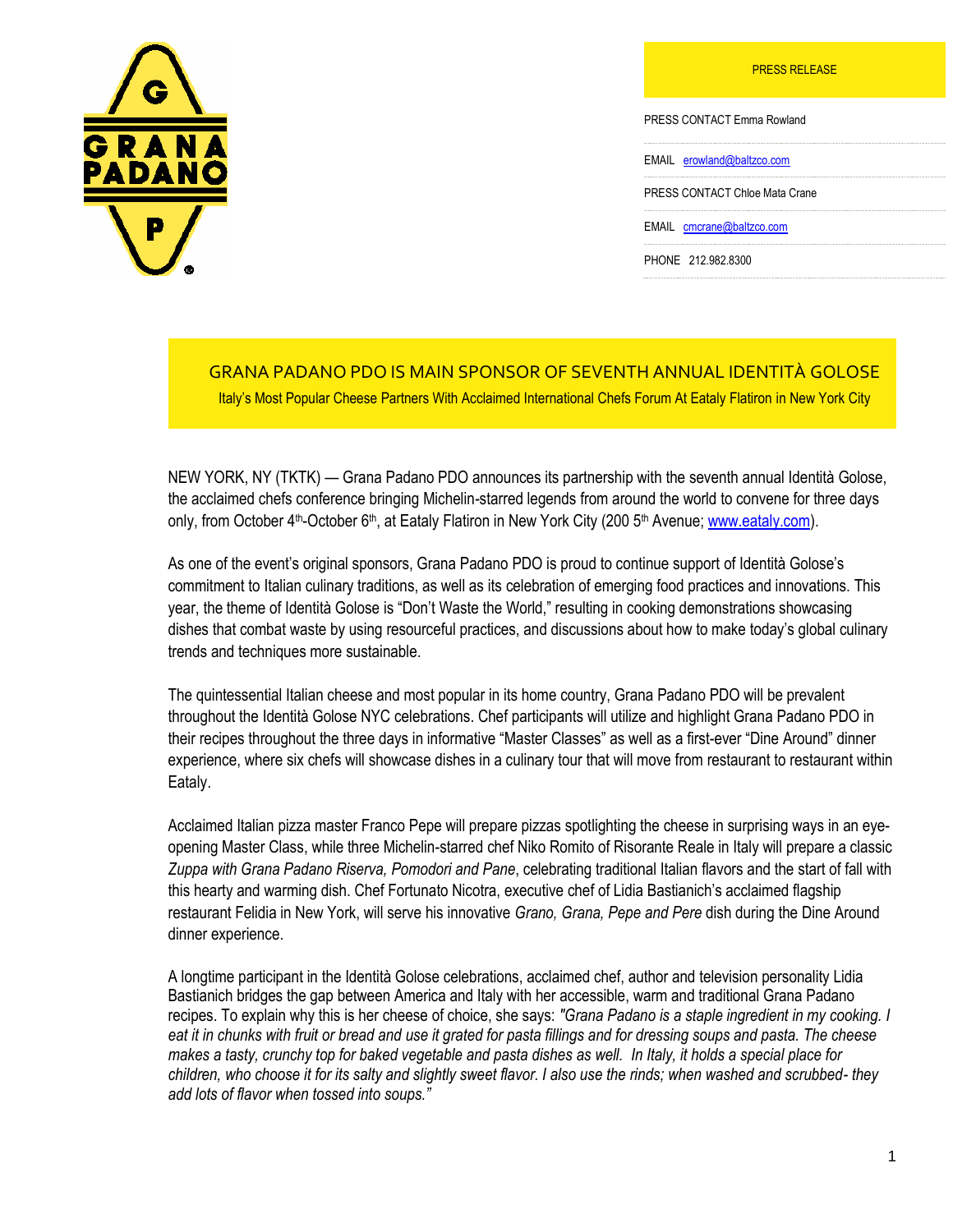For reference, below is a full list of participating Identità Golose NYC chefs for reference:

- **Massimo Bottura**: acclaimed three Michelin-starred chef of Osteria Francescana, which was just named The World's Best Restaurant at acclaimed World's 50 Best Restaurants ceremony
- Alex Atala: Brazilian chef of restaurant D.O.M. in São Paolo, which was rated the 4<sup>th</sup> best restaurant in the world by the S. Pellegrino World's 50 Best Restaurants
- **Lidia Bastianich**: Emmy award-winning television host, best-selling cookbook author, and restaurateur
- **Franco Pepe**: Italian chef at Pepe in Grani, which has been named some of the best pizza in the world by outlets like Food & Wine magazine, Lucky Peach, and the LA Times
- **Niko Romito:** three Michelin-starred chef of Ristorante Reale in the Abruzzo region of Italy
- **Matthew Kenney:** American celebrity chef who specializes in plant-based and raw foods
- **Fortunato Nicotra:** executive chef of Lidia Bastianich's acclaimed flagship restaurant Felidia in New York City

For a full schedule of events throughout the three days, see here.

## **About Grana Padano:**

In 1996, Grana Padano received the Protected Designation of Origin recognition by the European Union, the highest form of classification in Italian authenticity. Cistercian monks first created Grana Padano approximately 1,000 years ago, as a way for the dairy farmers of northern Italy's Po River Valley to preserve the excess milk produced from their herds. By the 15th century, Grana Padano was one of the most popular cheeses in Italy, and today with almost 1,600 million wheels exported became the PDO cheese most consumed worldwide. "Grana" comes from Latin for "grain" due to its granular texture and "Padano" indicates it is "of the Po River." A beautifully pale yellow cheese with a bright and nutty flavor, Grana Padano is made with partially-skimmed milk from Italian Holstein-Friesian cows, and comes in three distinct ages: from 9 to 16 months, over 16 months and Riserva, starting from 20 months to 24 and over.

## **About Identità Golose**

Identità Golose, founded in 2004 by Italian food journalist Paolo Marchi, is a culinary organization with a mission to highlight the best of contemporary Italian cuisine, showcase the culinary excellence of each Italian region, and honor the top Italian chefs who proudly blend traditional techniques with modern methods. The first Identità Golose event was held in Milan in 2005, and seven events have been held since, each one showcasing the greatest Italian and international chefs, pastry chefs, and artisanal producers. The success of Identità Golose in Italy eventually led to the launch of Identità London in 2009. Following the London event, Identità Golose decided to share the talent of Italy's finest chefs with an American audience. The first Identità Golose New York took place in 2010 at Eataly, and the inaugural Identità Golose Chicago took place in 2014. Identità Golose is the official partner of Expo Milano 2015 for which it created a very special starred restaurant that hosts over 80 international chefs from all over